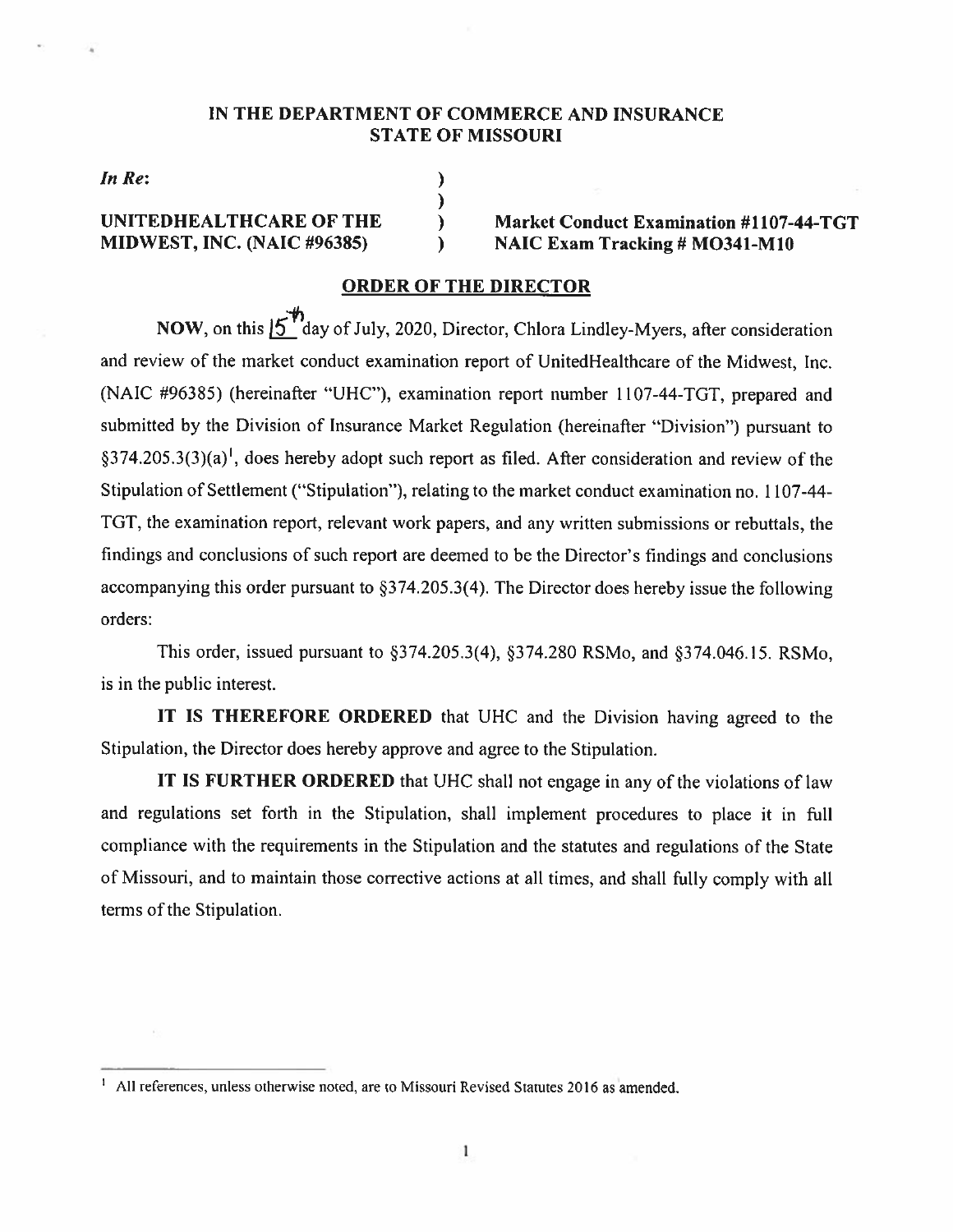### IT IS SO ORDERED.

IN WITNESS WHEREOF, I have hereunto set my hand and affixed the seal of my office<br>in Jefferson City, Missouri, this 15 day of July, 2020.

ryen irid

Chiora Lindley-Myers Director

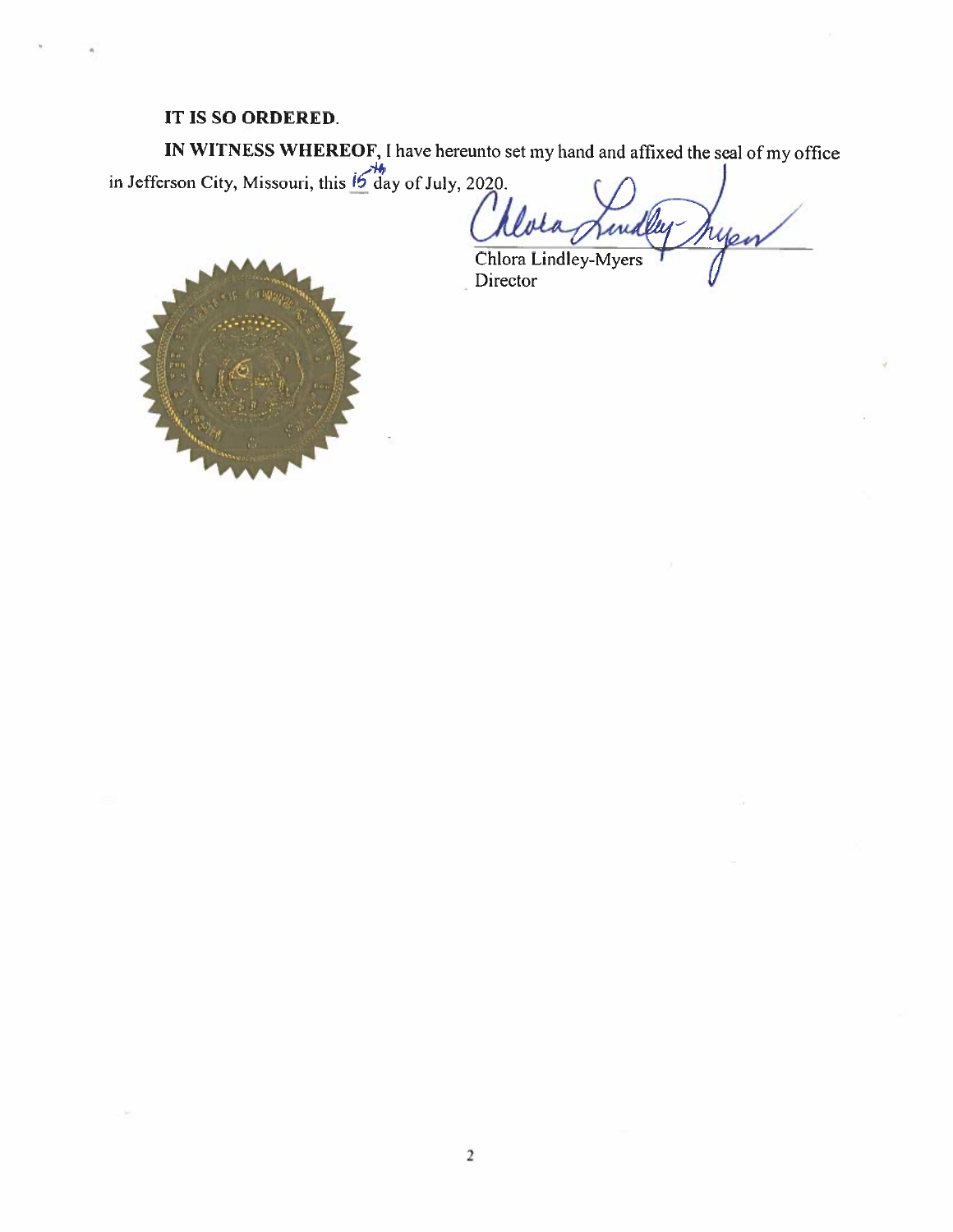#### IN THE DEPARTMENT OF COMMERCE AND INSURANCE STATE OF MISSOURI

In Re:

) UNITEDHEALTHCARE OF THE ) Market Conduct Examination #1107-44-TGT MIDWEST, INC. NAIC #96385) ) NAIC Exam Tracking # MO341-M1O

#### STIPULATION OF SETTLEMENT

)

℩

 $\lambda$ 

It is hereby stipulated and agreed by the Division of Insurance Market Regulation (hereinafter, the "Division"), and UnitedHealthcare of the Midwest, Inc. (NAIC #96385) (hereinafter "UHC"), as follows:

WHEREAS, the Division is <sup>a</sup> unit of the Missouri Department of Commerce and Insurance (hereinafter, the "Department"), an agency of the State of Missouri, created and established for administering and enforcing all laws in relation to insurance companies doing business in the State of Missouri; and

WHEREAS, UHC has been granted a certificate of authority to transact the business of insurance in the State of Missouri; and

WHEREAS, the Division conducted <sup>a</sup> Market Conduct Examination of UHC, examination #1107-44-TOT: and

WHEREAS, based on the Market Conduct Examination of UHC. the Division alleges that:

1. UHC issued Certificate of Coverages to members of an employer group, which included <sup>a</sup> dollar limitation for chiropractic care in violation of §376.1230'.

2. In twelve instances. UHC failed to document its claim files clearly showing the inception, handling and disposition of the claims in violation of §374.205.2(2), <sup>20</sup> CSR 100- 8.040(3)(B), and implicating the provisions of  $\S 375.1007(3)$ .

<sup>&#</sup>x27;All references, unless otherwise noted, are to Revised Statutes of Missouri 2016, as amended.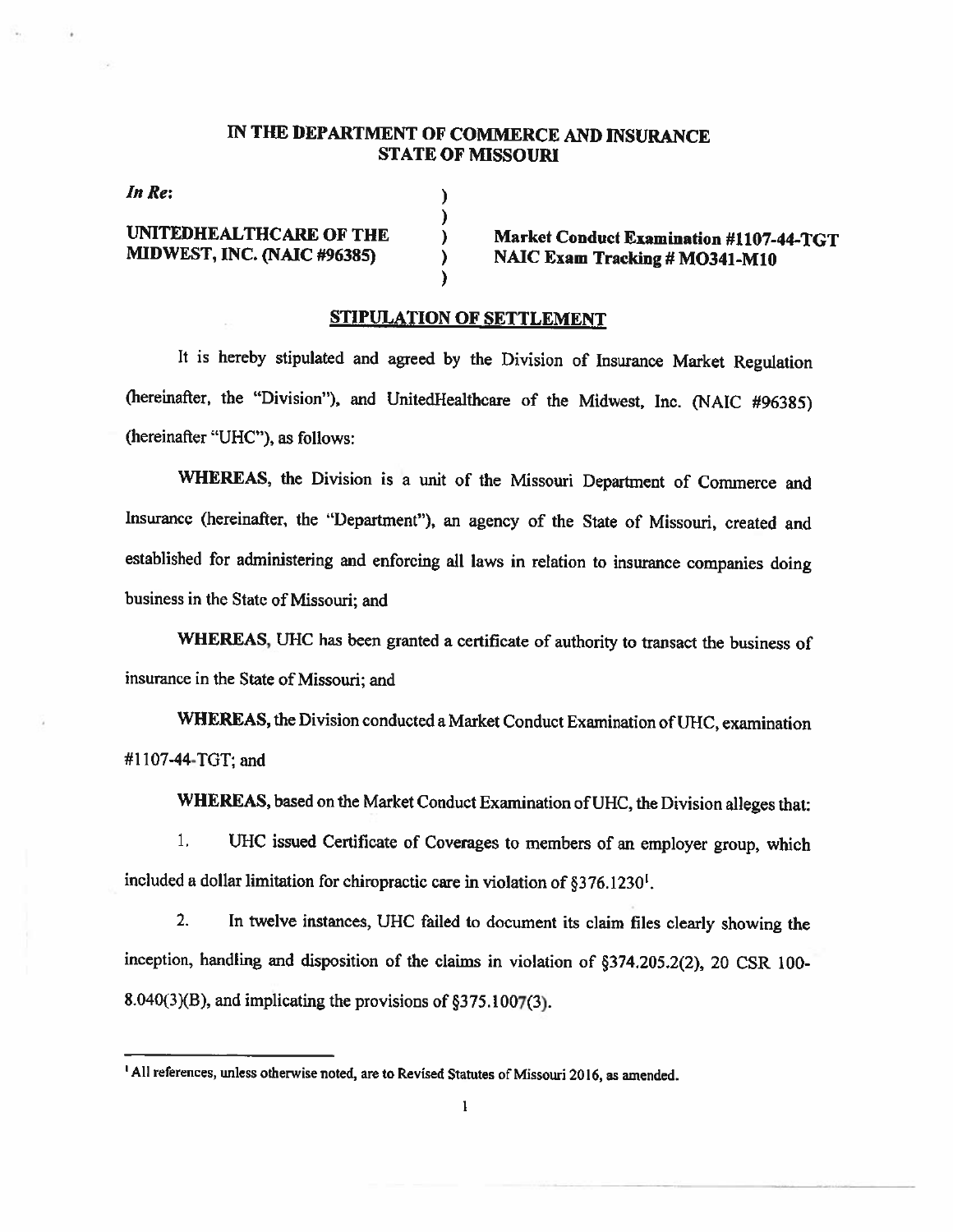3. In two instances, UHC incorrectly denied claims as duplicates when the claims were not duplicates implicating the provisions of §375.1007 (3), (4) and (6).

4. UHC aided <sup>a</sup> third party administrator in the violation of §376.1092.1 by utilizing Wipro to administer claims for Missouri residents, prior to Wipro obtaining <sup>a</sup> valid certificate of authority from the Director to act as <sup>a</sup> third party administrator in violation of §376.1092.1.

5. Tn three instances, UHC failed to provide timely responses to some information requests in violation of §374.205.2(2) and 20 CSR 100-8.040(6).

'WHEREAS, the Division and UHC have agreed to resolve the issues raised in the Market Conduct Examination as follows:

A. Scope of Agreement. This Stipulation of Settlement and Voluntary Forfeiture (hereinafter, "Stipulation") embodies the entire agreemen<sup>t</sup> and understanding of the signatories with respec<sup>t</sup> to the subject matter contained herein. The signatories hereby declare and represen<sup>t</sup> that no promise, inducement or agreemen<sup>t</sup> not herein expresse<sup>d</sup> has been made, and acknowledge that the terms and conditions of this agreemen<sup>t</sup> are contractual and not <sup>a</sup> mere recital.

B. Remedial Action, LIHC agrees to take remedial action bringing it into compliance with the statutes and regulations of Missouri and agree to maintain those remedial actions at all times. Such remedial actions shall include, but are not limited to. the following:

1. UHC represents that it is not actively marketing, issuing, or renewing commercial HMO insurance business in Missouri. Prior to resuming marketing or issuing commercial HMO insurance business in Missouri, UHC agrees to conduct business in confonnity with the Missouri insurance laws and make any filings with the Department as may be required by law.

2. UHC agrees to provide the Department with <sup>a</sup> compliance <sup>p</sup>lan to ensure that all third party administrators utilized by UHC are properly licensed in Missouri prior to selling UHC products, collecting charges or premiums from, or adjusting or settling claims on residents ofthis

2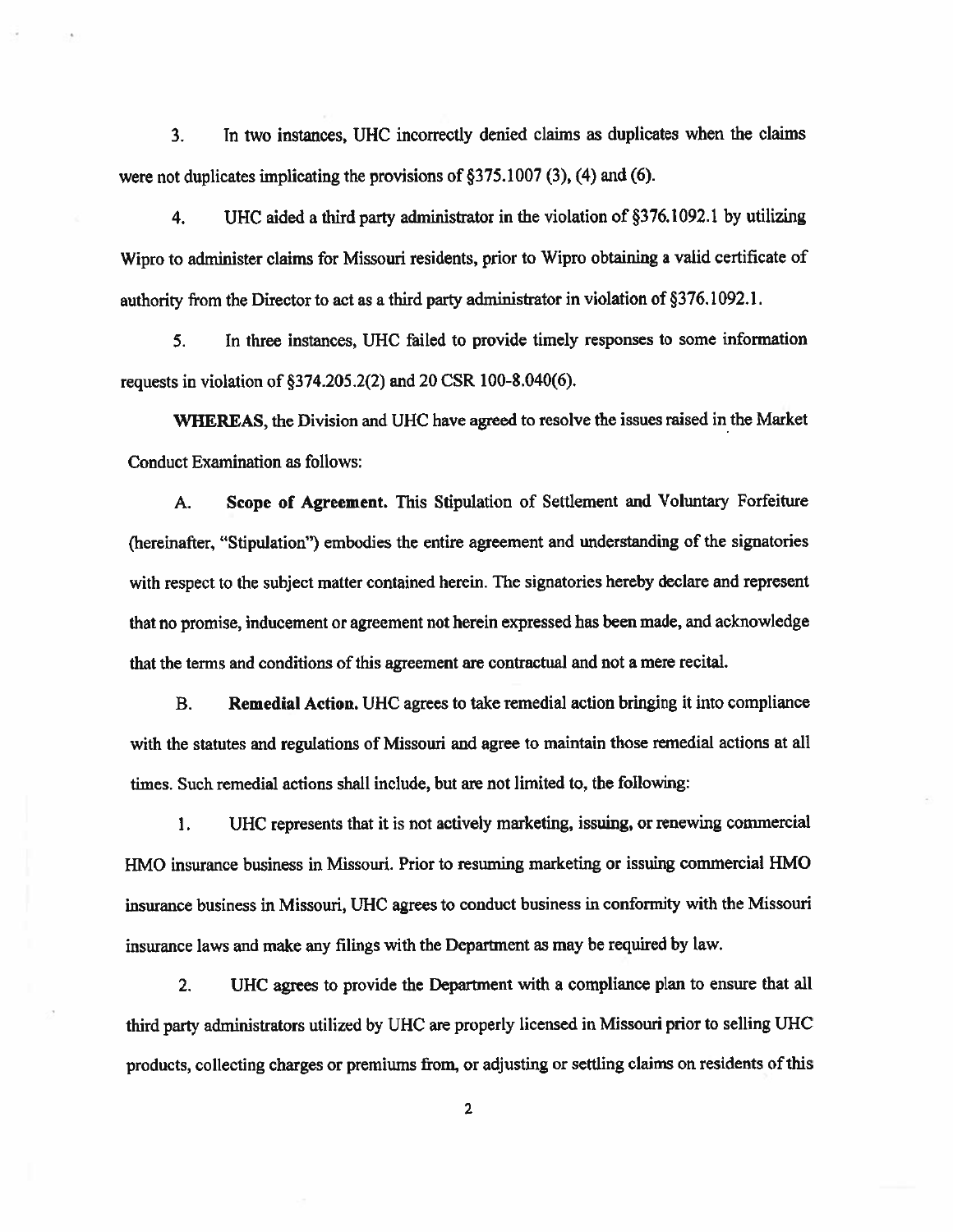state. UHC further agrees to conduct an audit of all TPAs operating on its behalf in Missouri, at least semiannually<sup>2</sup>, to verify whether the TPAs are administering policies in accordance with the policy and Missouri law.

C. Compliance. UHC agrees to file documentation with the Division, in a format acceptable to the Division, within 30 days of the entry of a final order of any remedial action taken to implement compliance with the terms of this Stipulation. Such documentation is provided pursuant to §374.205.

D. Examination Fees. UHC agrees to pay any reasonable examination fees expended by the Division in conducting its review of the documentation provided by the Company pursuant to Paragraph <sup>C</sup> of this Stipulation.

E. No Penalties. The Division agrees that it will not seek penalties against UHC in connection with Market Conduct Examination #1107-44-TGT.

F. Non-Admission. Nothing in this Stipulation shall he construed as an admission by UHC, this Stipulation being part of a compromise settlement to resolve disputed factual and legal allegations arising out of the above rcferenced market conduct examination.

G. Waivers. UHC, after being advised by legal counsel, does hereby voluntarily and knowingly waive any and all rights for procedural requirements, including notice and an opportunity for <sup>a</sup> hearing, and review or appeal by any trial or appellate court, which may have otherwise applied to the Market Conduct Examination #11 07-44-TGT.

H. Changes. No changes to this Stipulation shall be effective unless made in writing and agreed to by representatives of the Division and UHC.

I. Governing Law. This Stipulation shall be governed and construed in accordance

<sup>&</sup>lt;sup>2</sup> At least one of the reviews should be an on-site audit pursuant to  $§376.1084.3$ .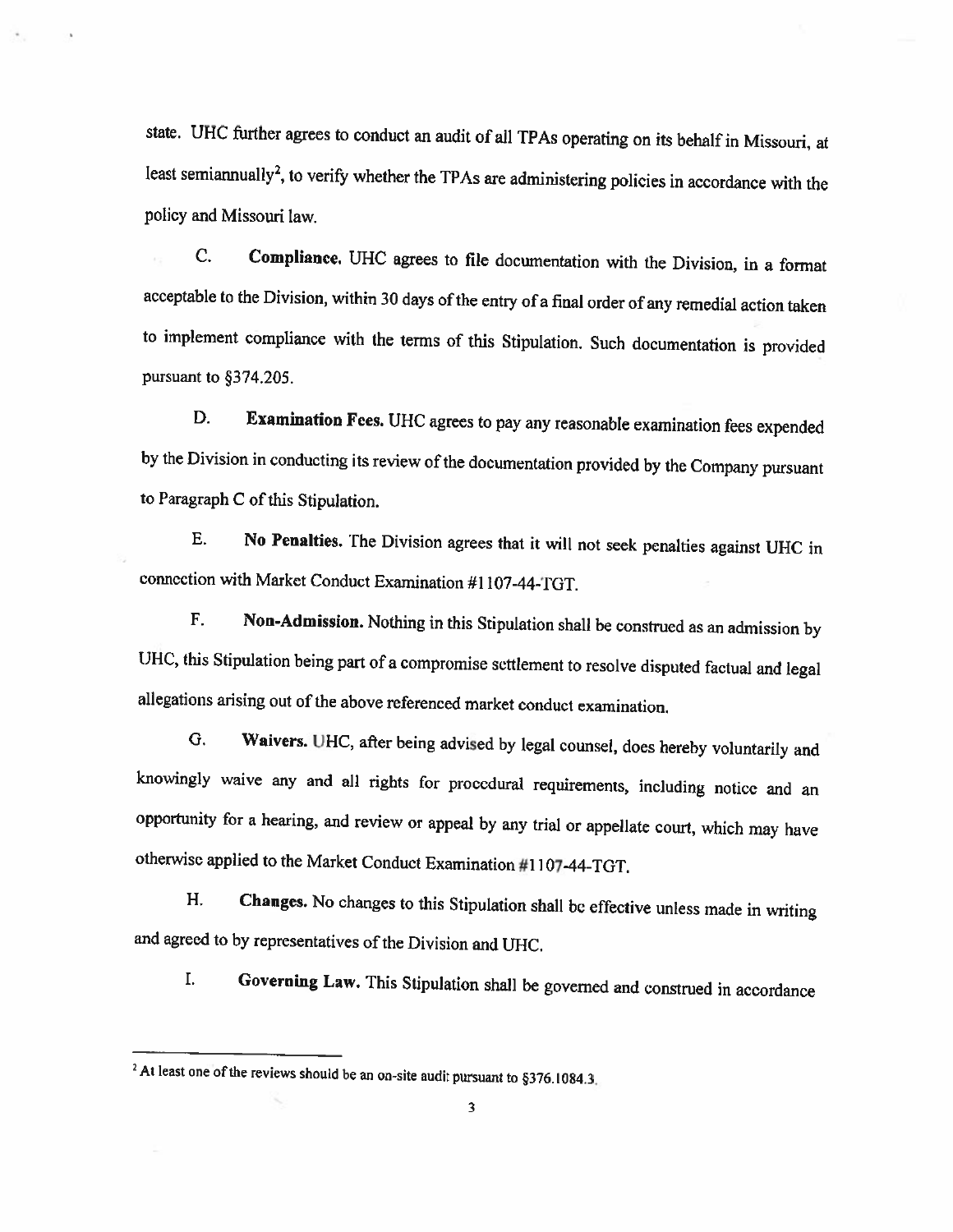with the laws of the State of Missouri.

J. Authority. The signatories below represent, acknowledge and warrant that they are authorized to sign this Stipulation, on behalf of the Division and UHC respectively.

K, Counterparts. This Stipulation may be executed in multiple counterparts, each of which shall be deemed an original and all of which taken together shall constitute <sup>a</sup> single document, Execution by facsimile or by electronically transmitted signature shall be fully and legally effective and binding.

L. Effect of Stipulation. This Stipulation shall not become effective until entry of <sup>a</sup> Final Order by the Director of the Department (hereinafter the "Director") approving this Stipulation.

M. Request for an Order. The signatories below request that the Director issue an Order approving this Stipulation and ordering the relief agreed to in the Stipulation, and consent to the issuance of such Order.

DATED: 7-11-2020

restil

Stewart Freilich Chief Market Conduct Examiner and Senior Counsel Division of Insurance Market Regulation

DATED:  $7-13-20$ 

Patrick Quinn Missouri Healthplan CEO UnitedHealthcare of the Midwest, Inc.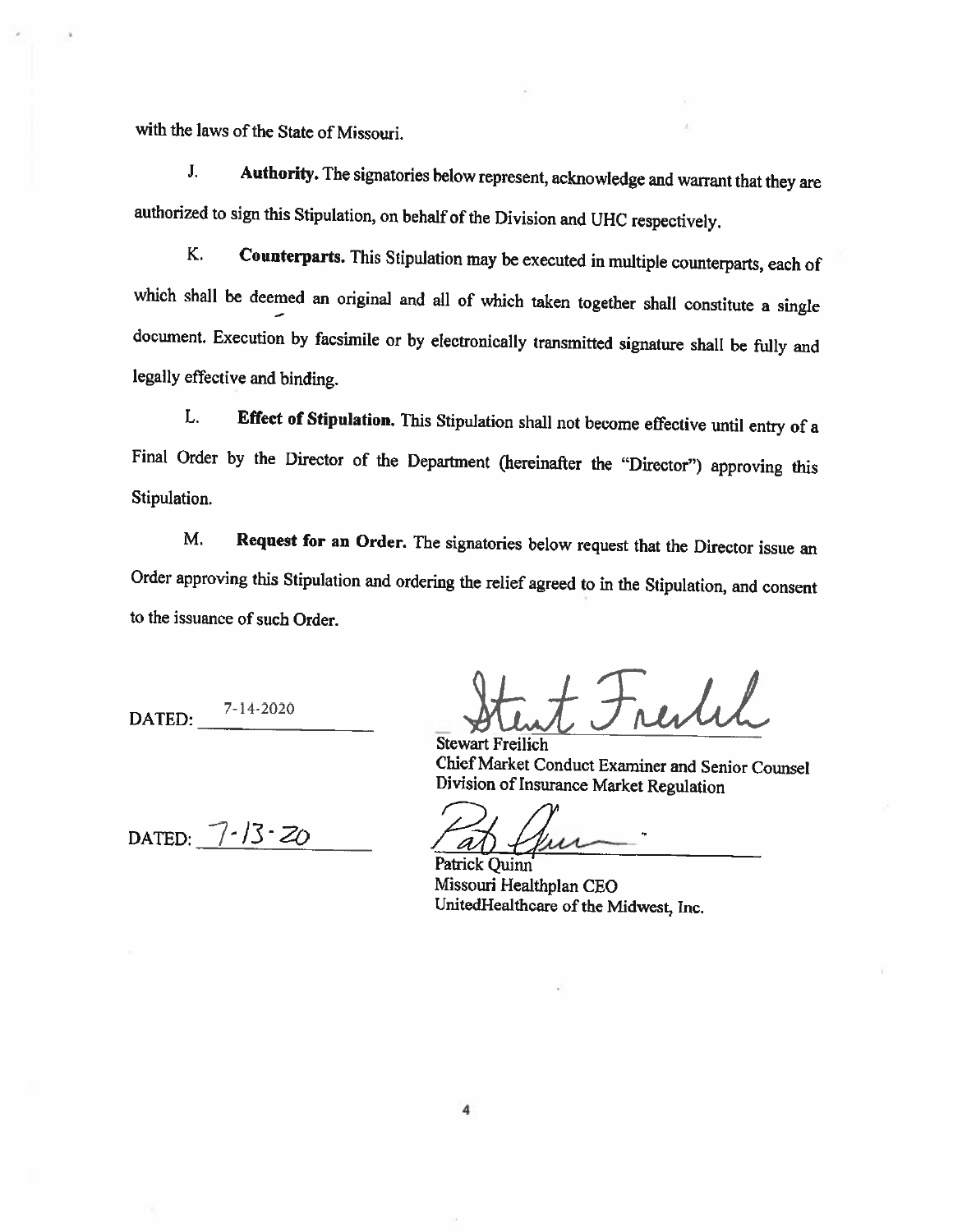

#### FINAL MARKET CONDUCT EXAMINATION REPORT Health Business of

## UnitedHealthcare of the Midwest, Inc. NAIC #96385

### MISSOURI EXAMINATION #1107-44-TGT

#### NAIC MATS #MO341-M1O

#### Examination End Date July 14. 2020

Home Office 13655 Riverport Drive Maryland Heights, MO 63043

**STATE OF MISSOURI DEPARTMENT OF COMMERCE & INSURANCE** 

JEFFERSON CITY, MISSOURI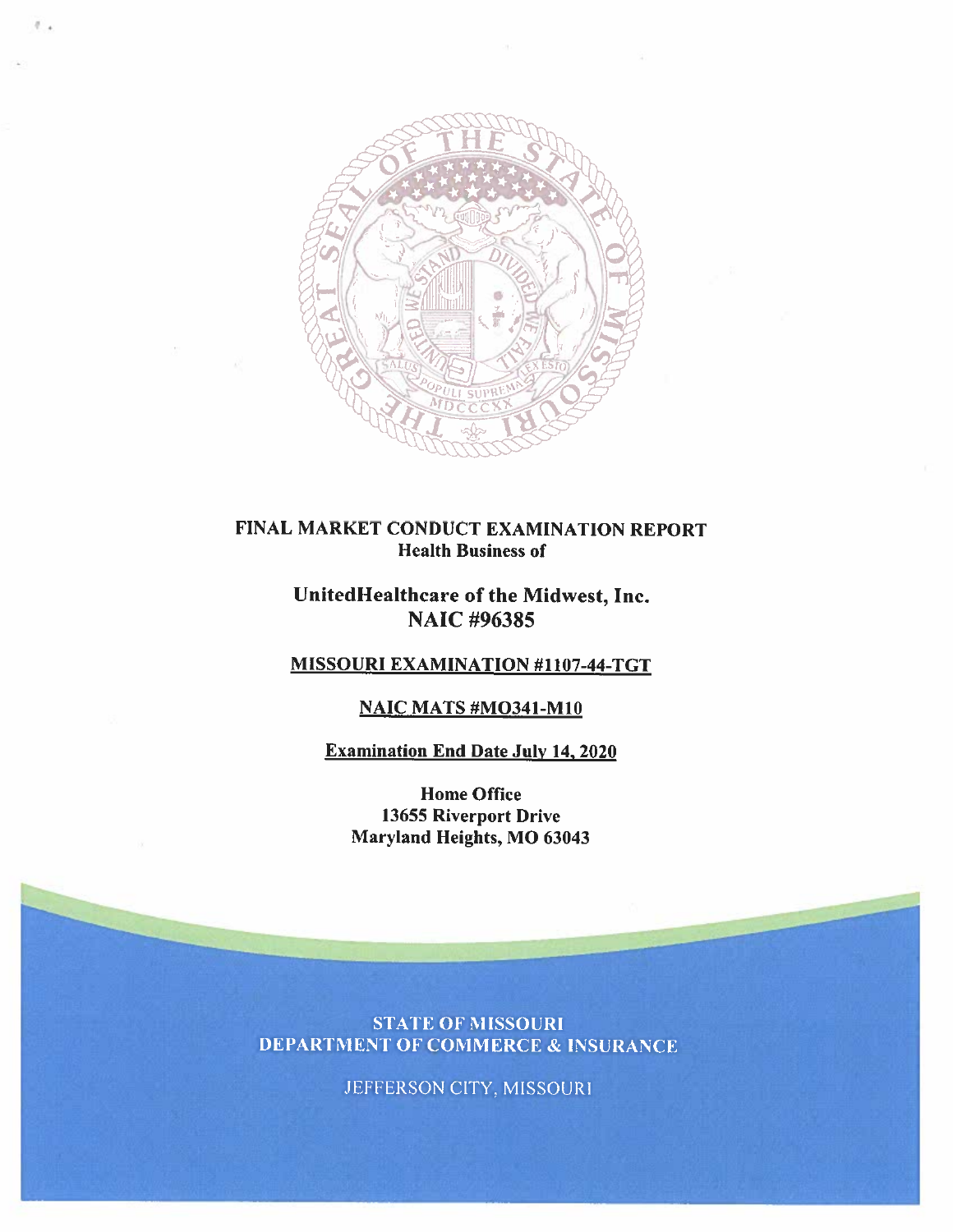# TABLE OF CONTENTS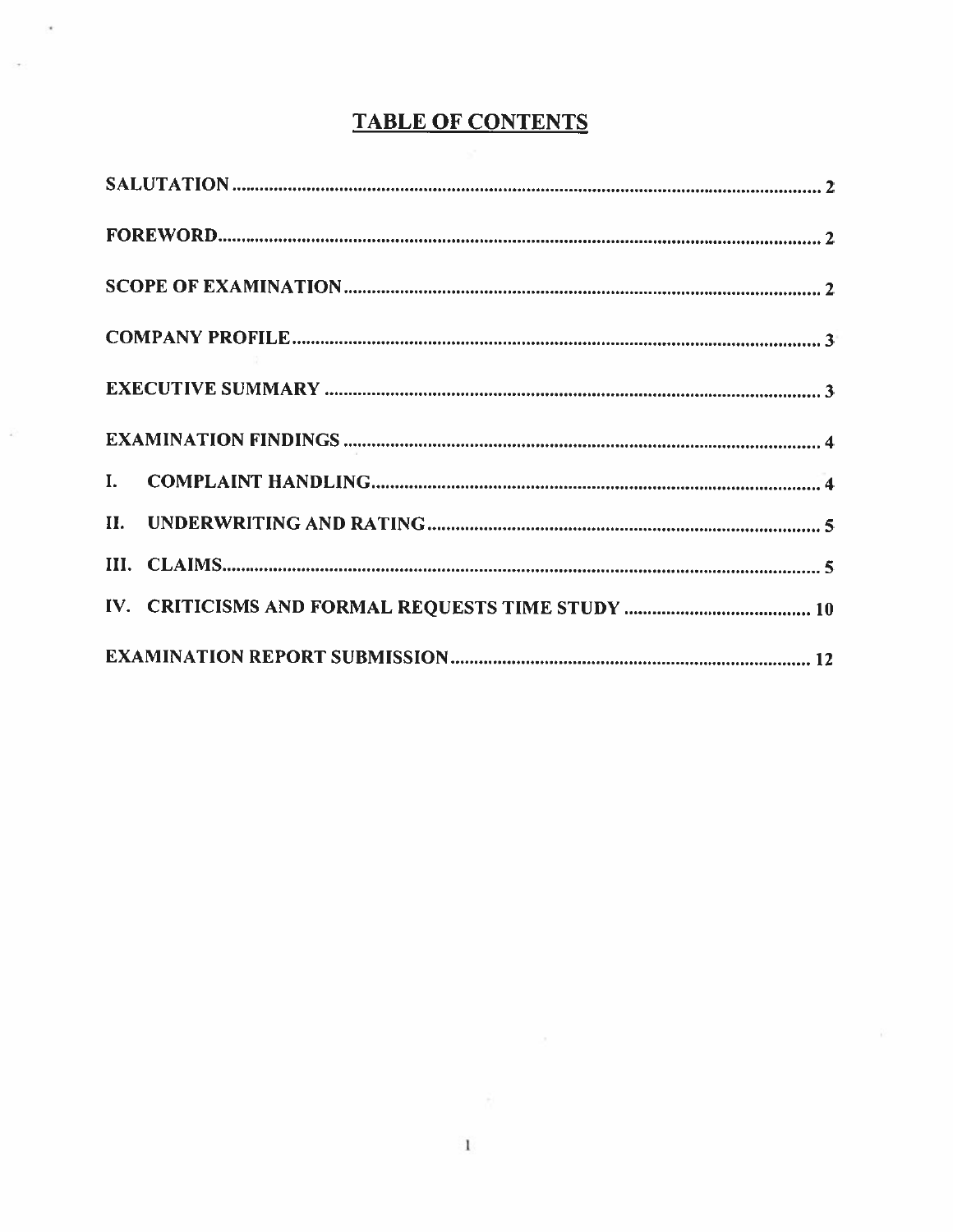## **SALUTATION**

July 14, 2020

Honorable Chlora Lind]ey-Myers, Director Missouri Department of Commerce and Insurance 301 West High Street, Room 530 Jefferson City, Missouri 65101

Director Lindley-Myers:

In accordance with your market conduct examination warrant, <sup>a</sup> targeted market conduct examination has been conducted of the specified lines of business and business practices of

#### UnitedHealthcare of the Midwest, Inc. (NAIC #96385)

hereinafter referred to as UHCMW or as the Company. This examination was conducted as a desk examination at the offices of the Missouri Department of Commerce and Insurance (DCI).

## FOREWORD

This examination repor<sup>t</sup> is generally <sup>a</sup> repor<sup>t</sup> by exception. However, failure to criticize specific practices, procedures, products or files does not constitute approva<sup>l</sup> thereof by the DCI.

During this examination, the examiners cited errors considered potential violations made by the Company. Statutory citations were as of the examination period unless otherwise noted.

When used in this report:

- "Company" refers to the UnitedHealthcare of the Midwest, Inc.
- "CSR" refers to the Missouri Code of State Regulations
- "DCI" refers to the Missouri Department of Commerce and Insurance
- "Director" refers to the Director of the Missouri Department of Commerce and Insurance
- "NAIC" refers to the National Association of Insurance Commissioners
- "RSMo" refers to the Revised Statutes of Missouri

## SCOPE OF EXAMINATION

The DCI has authority to conduct this examination pursuant to, but not limited to,  $\S$ §374.110, 374.190. 374.205, 375.938, and 375.1009. RSMo.

The purpose of this examination was to determine if the Company complied with Missouri statutes and DCI regulations. The primary period covered by this review is January 1. <sup>2011</sup> through June 30. 2011. unless otherwise noted. Errors found outside of this time period may also be included in the report.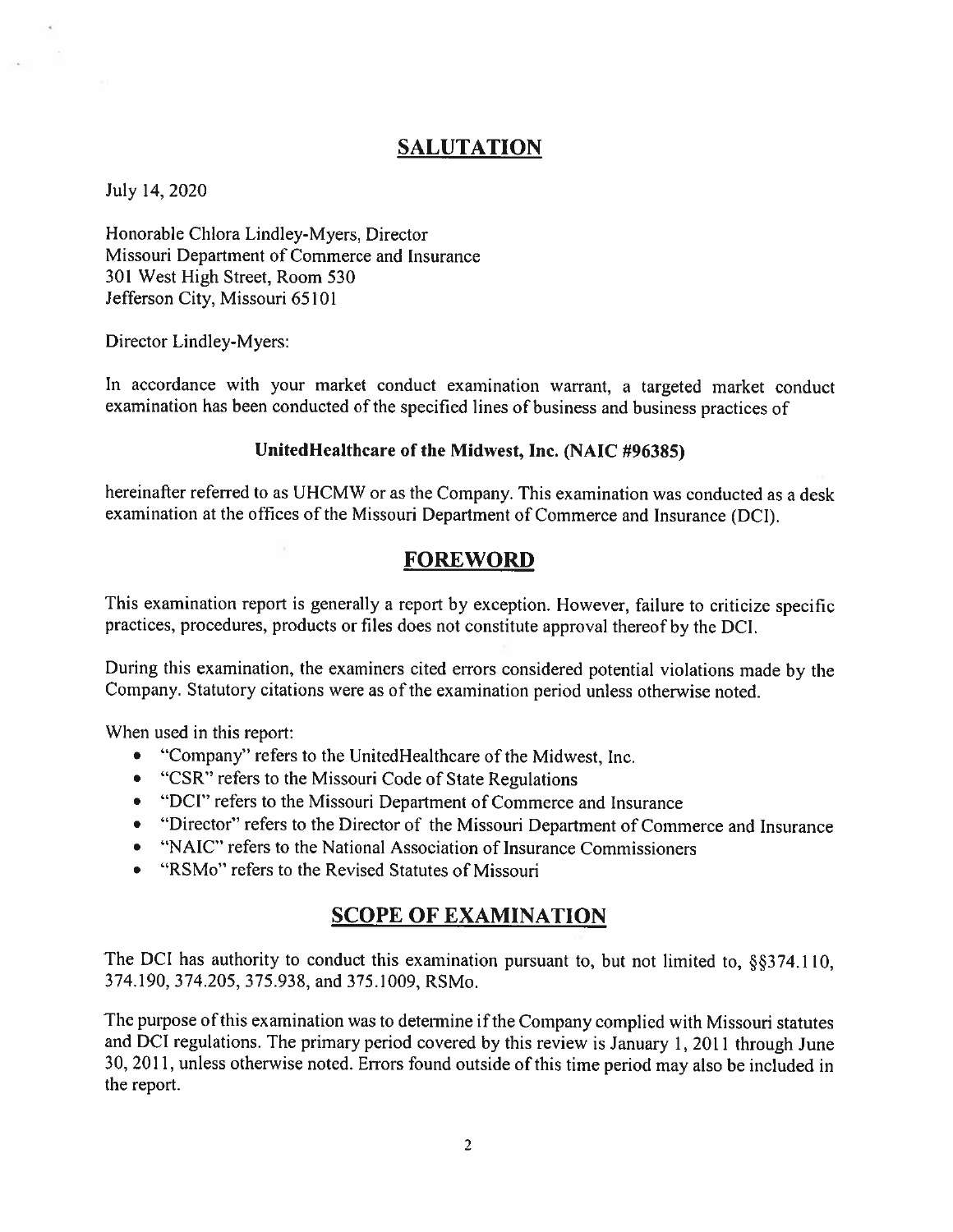The examination was <sup>a</sup> targeted examination involving the following lines of business and business functions: complaint handling, underwriting and rating and claims for the Company's health plans.

The examination was conducted in accordance with the standards in the NAIC's Market Regulation Handbook. As such, the examiners utilized the benchmark error rate guidelines from the Market Regulation Handbook when conducting reviews that applied a general business practice standard. The NAIC benchmark error rate for claims practices is seven percent (7%) and for other trade practices it is ten percent (10%). Pursuant to §376384 RSMo, prompt payment reviews of health claims are subject to a five percent (5%) error rate. Error rates exceeding these benchmarks are presumed to indicate <sup>a</sup> general business practice. The benchmark error rates were not utilized, however, for reviews not applying the general business practice standard.

In performing this examination, the examiners only reviewed a sample of the Company's practices, procedures, products and files. Therefore, some noncompliant practices, procedures, products and files may not have been found. As such, this report may not fully reflect all of the practices and procedures of the Company.

## COMPANY PROFILE

UnitedHealthcare of the Midwest, Inc. is licensed as a health maintenance organization (HMO) in Missouri pursuant to Chapter 354, RSMo. On February 26. 1985, the Company incorporated as Sanus Health Plan, Inc. in the state of Missouri, and it received <sup>a</sup> certificate of authority to operate as an HMO on July 23, 1985. The Company began operations on August 1, 1985, under the individual practice association form of HMO. Subsequently, the Company took part in a series of acquisitions. mergers and name changes resulting in the Company remaining as the surviving corporation with its current name.

The Company offers its enrollees <sup>a</sup> variety of managed care programs and products through contractual arrangements with health care providers. The Company is <sup>a</sup> wholly owned subsidiary of UnitedHealthcare, Inc. ("UHC"). UHC is <sup>a</sup> wholly owned subsidiary of United HealthCare Services, Inc. ("UHS"), <sup>a</sup> management corporation that provides services to the Company under the terms of <sup>a</sup> management agreement. UHS is <sup>a</sup> wholly owned subsidiary of UnitedHealth Group Incorporated ("UnitedHealth Group"). UnitedHealth Group is a publicly held company trading on the New York Stock Exchange.

#### EXECUTIVE SUMMARY

The DCI conducted <sup>a</sup> targeted market conduct examination of UnitedHealthcare of the Midwest. Inc. The examiners found the following areas of concern:

#### UNDERWRITING AND RATING

• An evidence of coverage was issued to one group that improperly limited coverage for chiropractic benefits. Reference: §376.1230. RSMo Supp. 2013.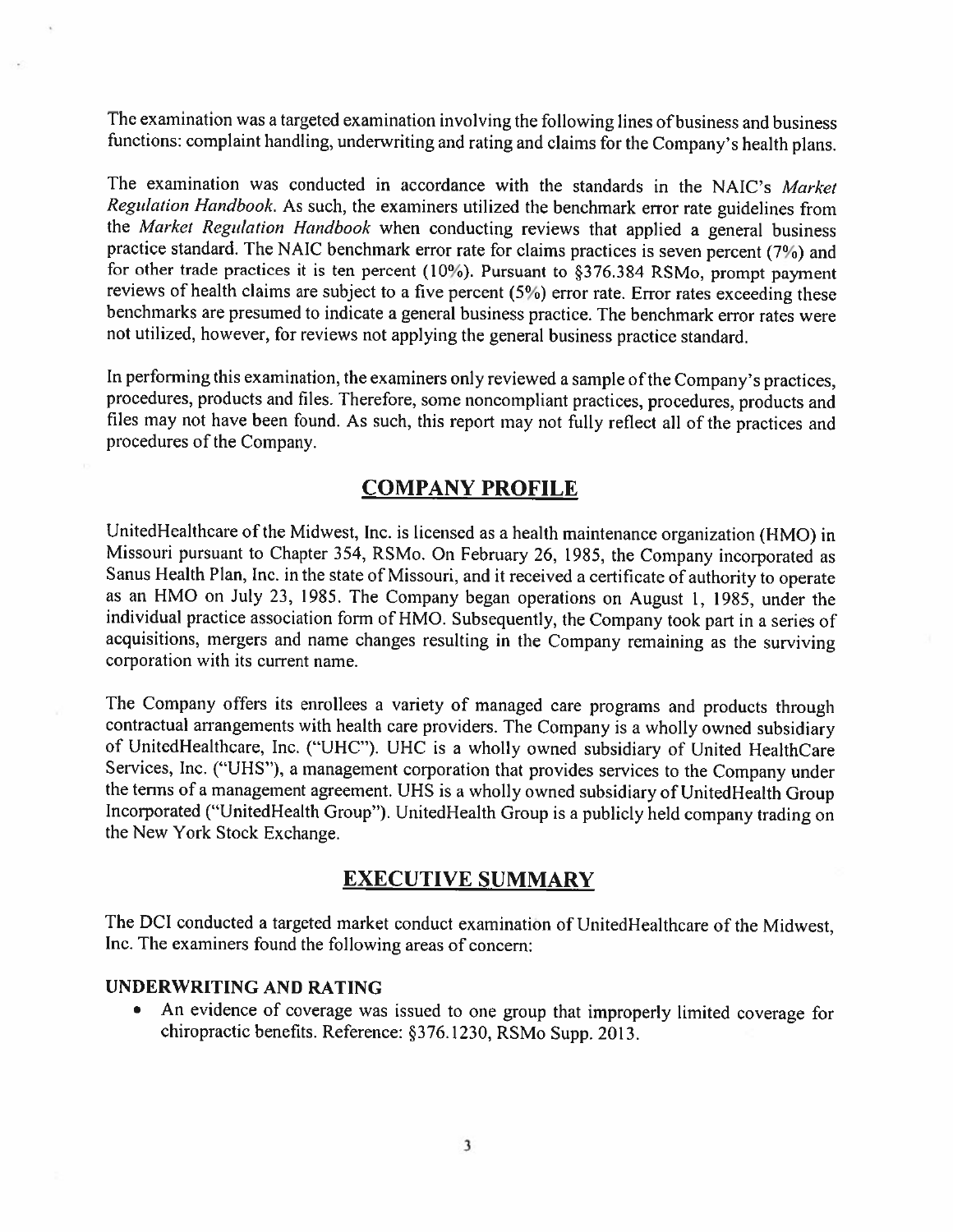#### **CLAIMS**

- • The Company's procedure for recording the date of receipt as the next day for claims received after business hours will result in an incorrect calculation of "processing days" for some claims. Reference: §375.1007(3), RSMo, and 376.383 and 376.384. RSMo Supp. 2013.
- • The Company failed to document the dates it sent confirmation of receipt and an electronic acknowledgement of the date of receipt for 12 claim lines. Reference: §§374.205.2(2) and 375.1007(3). RSMo, and 20 CSR lOO-\$.040(3)(B).
- • The Company utilized an unlicenscd third party administrator (TPA) for claim processing services. Reference: §§376.1075(1) and 376.1092.1, RSMo, and §376.1094.4, RSMo Supp. 2013
- • The Company improperly denied two claim lines as duplicates that it should have paid as the secondary payer pursuant to coordination of benefits rules. Reference: §375.1007 (3). (4) and (6). RSMo.

#### CRITICISMS AND FORMAL REQUESTS TIME STUDY

• For three formal requests, the Company was late in providing <sup>a</sup> complete response. Reference: §374.205.2(2). RSMo, and <sup>20</sup> CSR 100-8,040(6).

### EXANIINATION FINDiNGS

#### L COMPLAINT HANDLING

The complaint handling portion of the examination provides <sup>a</sup> review of the Company's complaint handling practices. The examiners reviewed how the Company handled complaints to ensure it was performing according to its own guidelines and Missouri statutes and regulations.

### A. NAIC Complaint Handling Standard 1: All complaints are recorded in the required format on the regulated entity's complaint register.

Pursuant to §375.936(3), RSMo, and 20 CSR 100-8.040(3)(D), insurance companies are required to maintain <sup>a</sup> log or register of all written complaints received for the last three years. The log or register must include all Missouri complaints, including those sent to the DCI and those sent directly to the company. HMOs are also required to maintain a register of complaints that constitute "grievances" pursuant to §§354.445 and 376.1375, RSMo, and 20 CSR 400-7.110(3). The examiners requested and reviewed the Company's complaint log as to content and format.

The examiners found no errors in this review.

B. NAIC Complaint Handling Standard 3: The regulated entity takes adequate steps to finalize and dispose of the complaint in accordance with applicable statutes, rules and regulations and contract language.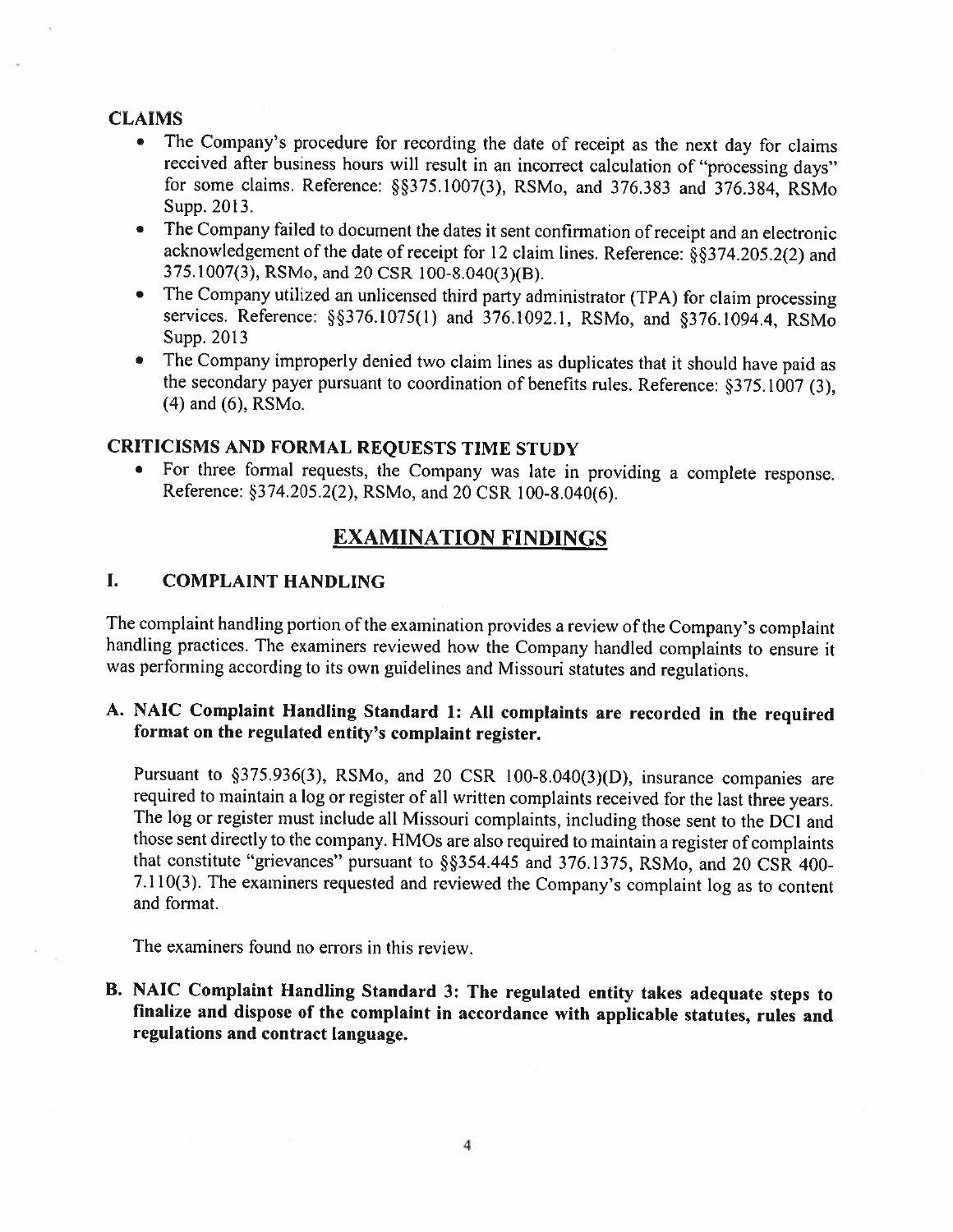The complaint log contained one complaint, submitted by <sup>a</sup> provider regarding three claims incurred by <sup>a</sup> member's covered dependent child. The examiners requested and reviewed the complaint file.

The examiners found no errors in this review.

#### II. UNDERWRITING AND RATING

The underwriting and rating portion of the examination provides <sup>a</sup> review of the Company's compliance with Missouri statutes and regulations regarding underwriting and rating practices such as the use of policy forms, adherence to underwriting guidelines, assessment of premium, and procedures to decline or terminate coverage.

#### A. NAIC Underwriting and Rating Standard 6: Policies, contracts, riders, amendments and endorsements are issued or renewed accurately, timely and completely.

The examiners did not perform <sup>a</sup> separate test for compliance with this standard. However. they noted the following issue when reviewing documentation in <sup>a</sup> claim file.

Finding I: An evidence of coverage was issued to one group that improperly limited coverage for chiropractic benefits.

Reference: §376.1230, RSMo Supp. 2013

#### B. NAIC Health Underwriting and Rating Standard 8: The regulated entity issues coverage that complies with guaranteed-issue requirements of HIPAA and related state laws for groups of 2 to 50.

To test for this standard, the examiners requested and reviewed the Company's procedures for underwriting small employer groups to determine whether the Company was accurately applying the "eligible employee" requirements of §379.930.2(15), RSMo Supp. 2013, and §379.940.2(3)(a), RSMo.

The examiners found no errors in this review.

#### III. CLAIMS

The claims portion of the examination provides <sup>a</sup> review of the Company's compliance with Missouri statutes and regulations regarding claims handling practices such as the timeliness of handling, accuracy of payment, adherence to contract provisions, and compliance with Missouri statutes and regulations.

## A. NAIC Claims Examination Standard 3: Claims are resolved in <sup>a</sup> timely manner.

To review the Company's compliance with the §§376.383 and 376.384, RSMo Supp. 2013, the examiners extracted <sup>300</sup> claim lines from the data provided by the Company and requested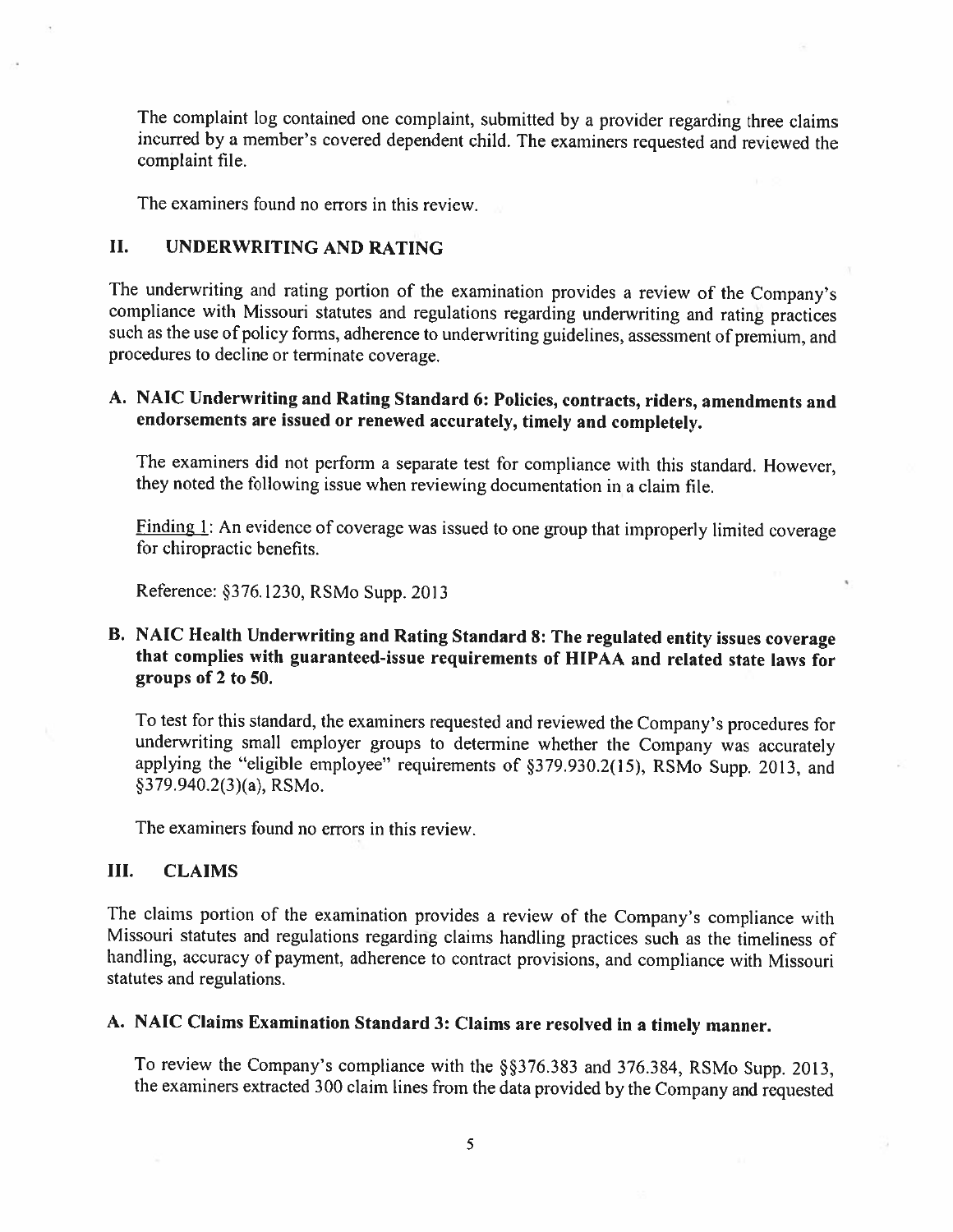that the Company provide the examiners with the relevant processing dates specified in the statutes as well as any interest and penalties paid on the claims. The examiners reviewed the information provided and requested additional explanations and documentation relative to some of the claim lines. The results of this review are summarized below.

| <b>Field Size</b>  | 14,905   |
|--------------------|----------|
| Sample Size        | 300      |
| Type of Sample     | Random   |
| Number of Errors   |          |
| <b>Error Ratio</b> | $0.00\%$ |

Although the examiners found no errors relative to the processing times of §§376.383 and 376.384, RSMo Supp. 2013, the examiners noted the following issue that could result in an error in some cases.

Finding  $1$ : The Company's procedure for recording the date of receipt as the next day for claims received after business hours will result in an incorrect calculation of "processing days" for some claims.

Reference: §§375.1007(3), RSMo, and 376.383 and 376.384, RSMo Supp. 2013

#### B. NAIC Claims Examination Standard 5: Claim files are adequately documented.

The same random sample of 300 claim lines noted above in "NAIC Claims Examination Standard 3" were reviewed for compliance with this standard. The results of this review are summarized below.

| <b>Field Size</b>  | 14,905 |
|--------------------|--------|
| Sample Size        | 300    |
| Type of Sample     | Random |
| Number of Errors   | 12     |
| <b>Error Ratio</b> | 4.00%  |

The examiners found the following errors in this review.

Finding 2: The Company failed to document the dates it sent confirmation of receipt and an electronic acknowledgement of the date of receipt for <sup>12</sup> claim lines.

Reference: §374.205.2(2) and 375.1007(3), RSMo, and <sup>20</sup> CSR lOO-8.040(3)(B)

#### C. NAIC Claims Examination Standard 6: Claims are properly handled in accordance with policy provisions and applicable statutes (including HIPAA), rules and regulations.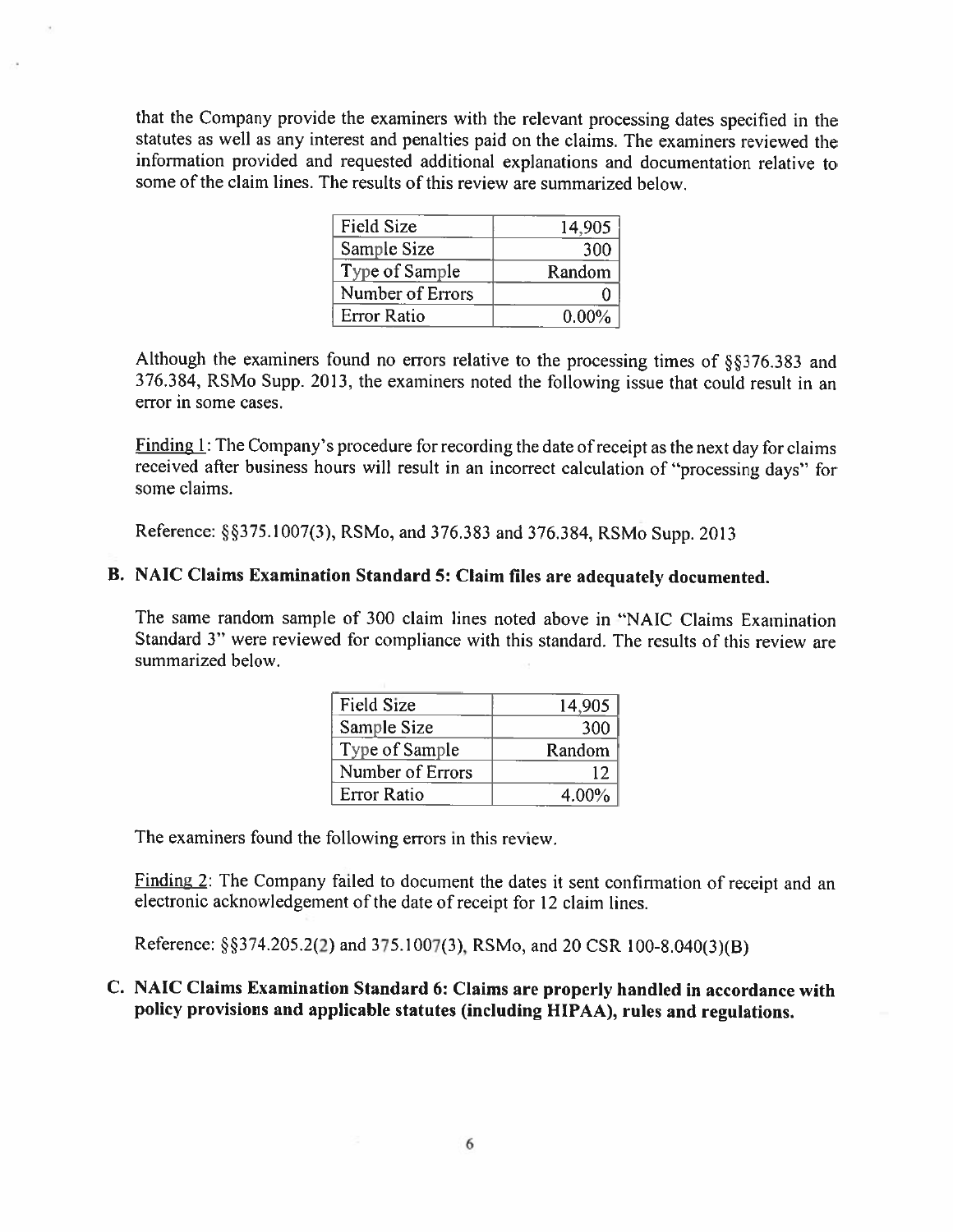#### 1. Copayments for Chiropractic Services

Section 376.391, RSMo Supp. 2013, prohibits all health carriers from imposing copayments that exceed 50% of the total cost of providing any single chiropractic service to their enrollees. The examiners reviewed the Company's procedures for handling chiropractic service claims as well as the claim files for <sup>34</sup> claim lines for chiropractic services. The results of this review are summarized below.

| <b>Field Size</b> | 34       |
|-------------------|----------|
| Type of Sample    | Census   |
| Number of Errors  |          |
| Error Ratio       | $0.00\%$ |

The examiners found no errors in this review.

#### 2. Ceneral Copayment Limitations

Regulation <sup>20</sup> CSR 400-7.100 <sup>p</sup>laces limitations upon the amount of copayments an HMO may impose on its members. To test for this standard, the examiners requested information regarding the Company's procedures for complying with these limitations.

The examiners found no errors in this review.

#### 3. Usc of Third Party Administrators for Claims Processing

The examiners noted the following issue from information provided by the Company.

Finding 3: The Company utilized an unlicensed third party administrator (TPA) for claim processing services.

Reference: §§376.1075(1) and 376.1092.1, RSMo, and §376.1094.4, RSMo Supp. 2013

#### D. NAIC Claims Examination Standard 9: Denied and closed without payment claims are handled in accordance with policy provisions and state law

#### 1. Denied Claims in the Prompt Payment Sample

The same random sample of 300 claim lines noted above in "NAIC Claims Examination Standard 3" were reviewed for compliance with this standard. The results of this review are summarized below.

| <b>Field Size</b>  | 14,905 |
|--------------------|--------|
| Sample Size        | 300    |
| Type of Sample     | Random |
| Number of Errors   |        |
| <b>Error Ratio</b> | 0.67%  |
|                    |        |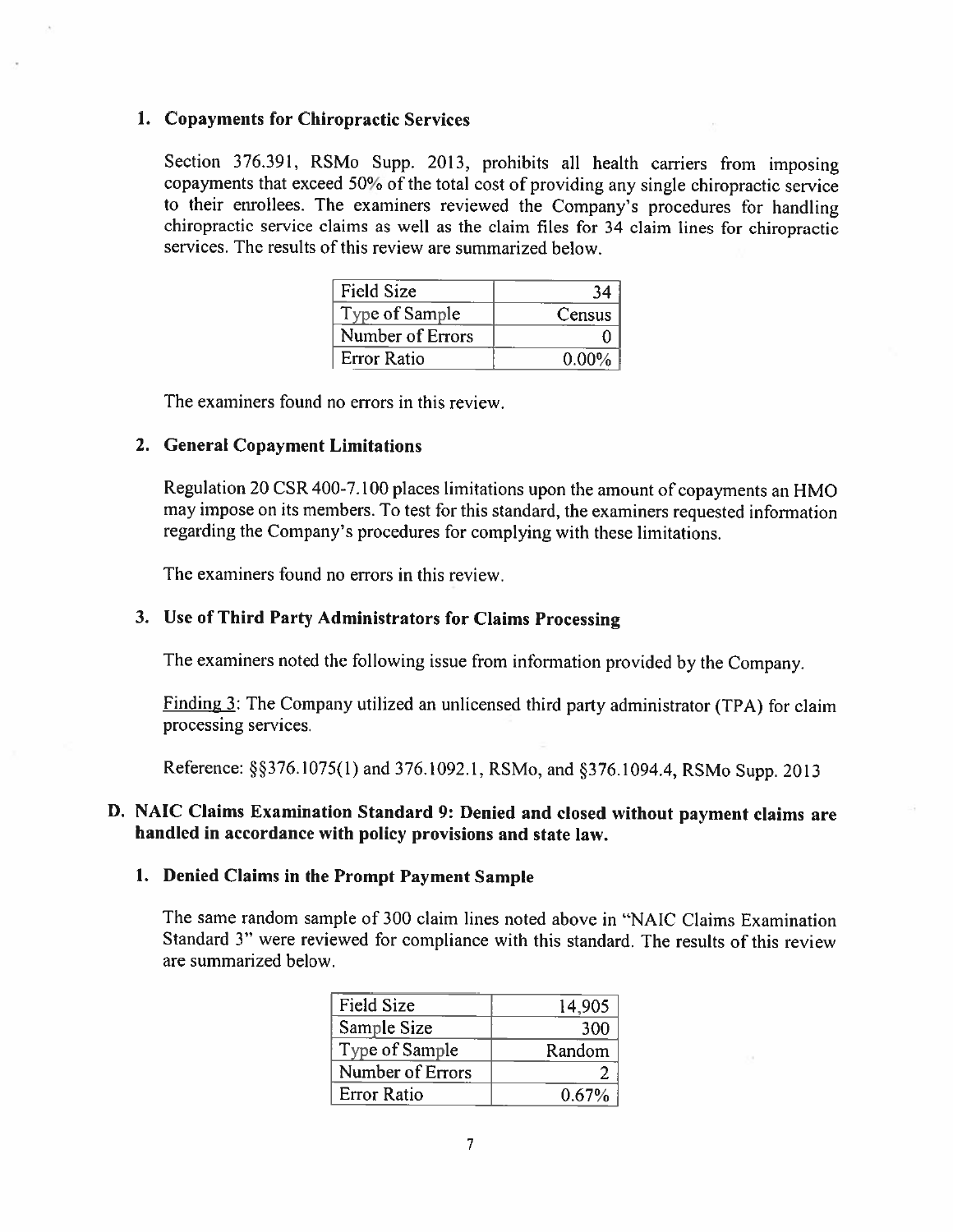The examiners found the following errors in this review.

Finding 4: The Company improperly denied two claim lines as duplicates that it should have paid as the secondary payer pursuant to coordination of benefits rules.

Reference: 375.1007 (3). (4) and (6). RSMo

#### 2. Denied Claims for Childhood Immunizations

Section 376.1215, RSMo, requires health carriers to provide benefits for immunizations of <sup>a</sup> child from birth to five years of age. To test for compliance with this standard, the examiners requested and reviewed the claim files for eight denied claim lines for childhood immunization services. The results of this review are summarized below.

| Field Size       |          |
|------------------|----------|
| Type of Sample   | Census   |
| Number of Errors |          |
| Error Ratio      | $0.00\%$ |

The examiners found no errors in this review.

#### 3. Denied Claims for Emergency Room and Ambulance Services

Emergency medical services are required as part of the "basic health care services" provided by HMOs. In addition, §376.1367, RSMo Supp. 2013, requires health carriers to provide benefits for emergency services in managed care <sup>p</sup>lans. To test for compliance with this standard, the examiners requested and reviewed the claim tiles for <sup>22</sup> denied claim lines for emergency room and ambulance services. The results of this review are sum marized below.

| <b>Field Size</b>  | 22       |
|--------------------|----------|
| Type of Sample     | Census   |
| Number of Errors   |          |
| <b>Error Ratio</b> | $0.00\%$ |

The examiners found no errors in this review

#### 4. Denicd Claims for Mammograms

Section 376.782, RSMo, requires health carriers to provide benefits for low-dose mammography screenings. To test for compliance with this standard, the examiners requested and reviewed the claim tiles for six denied claim lines for mammography services. The results of this review are summarized below.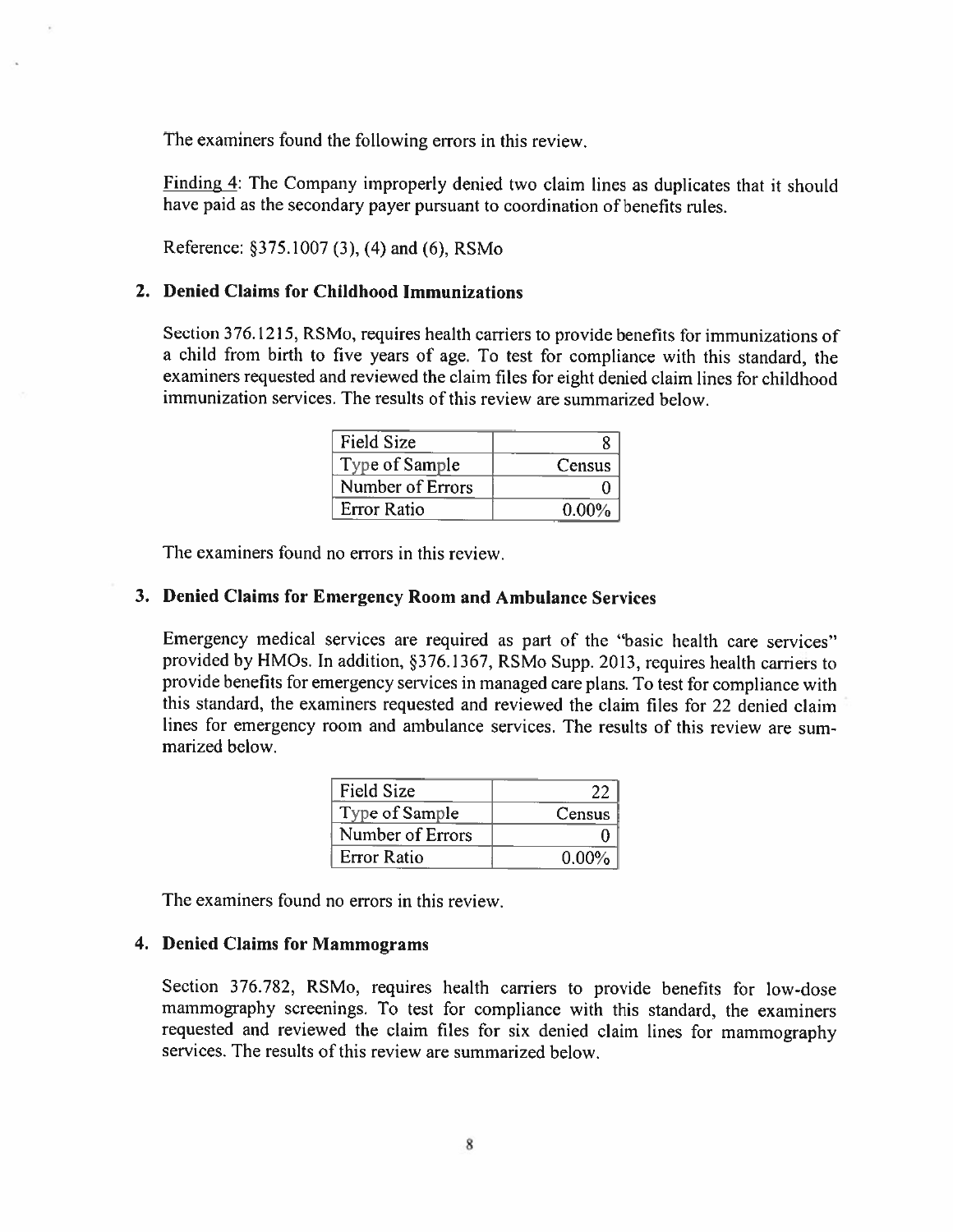| Field Size         |          |
|--------------------|----------|
| Type of Sample     | Census   |
| Number of Errors   |          |
| <b>Error Ratio</b> | $0.00\%$ |

The examiners found no errors in this review.

#### 5. Denied Claims for Prostate Cancer Screenings

Section 376.1250.1(2), RSMo, requires health carriers to provide benefits for prostate examinations and laboratory tests for cancer for any nonsymptomatic man in accordance with the current American Cancer Society guidelines. To test for compliance with this standard, the examiners requested and reviewed the claim files for two denied claim lines. The results of this review are summarized below.

| <b>Field Size</b> |          |
|-------------------|----------|
| Type of Sample    | Census   |
| Number of Errors  |          |
| Error Ratio       | $0.00\%$ |

The examiners found no errors in this review.

#### 6. Denied Claims for Complications of Pregnancy

Section 375.995.4(6). RSMo. prohibits health carriers from treating complications of pregnancy differently than any other illness or sickness. To test for compliance with this standard, the examiners requested and reviewed the claim files for 13 denied claims lines. The results of this review are summarized below.

| <b>Field Size</b>  |          |
|--------------------|----------|
| Type of Sample     | Census   |
| Number of Errors   |          |
| <b>Error Ratio</b> | $0.00\%$ |

The examiners found no errors in this review.

#### 7. Denied Claims for Autism Spectrum Disorders

Section 376.1224. RSMo Supp. 2013, requires group health benefit <sup>p</sup>lans to provide treatment for autism spectrum disorders and requires individually underwritten <sup>p</sup>lans to offer coverage for autism to individual insureds as an option. To test for compliance with this standard, the examiners requested and reviewed the claim tiles for 19 claim lines. The results of this review are summarized below.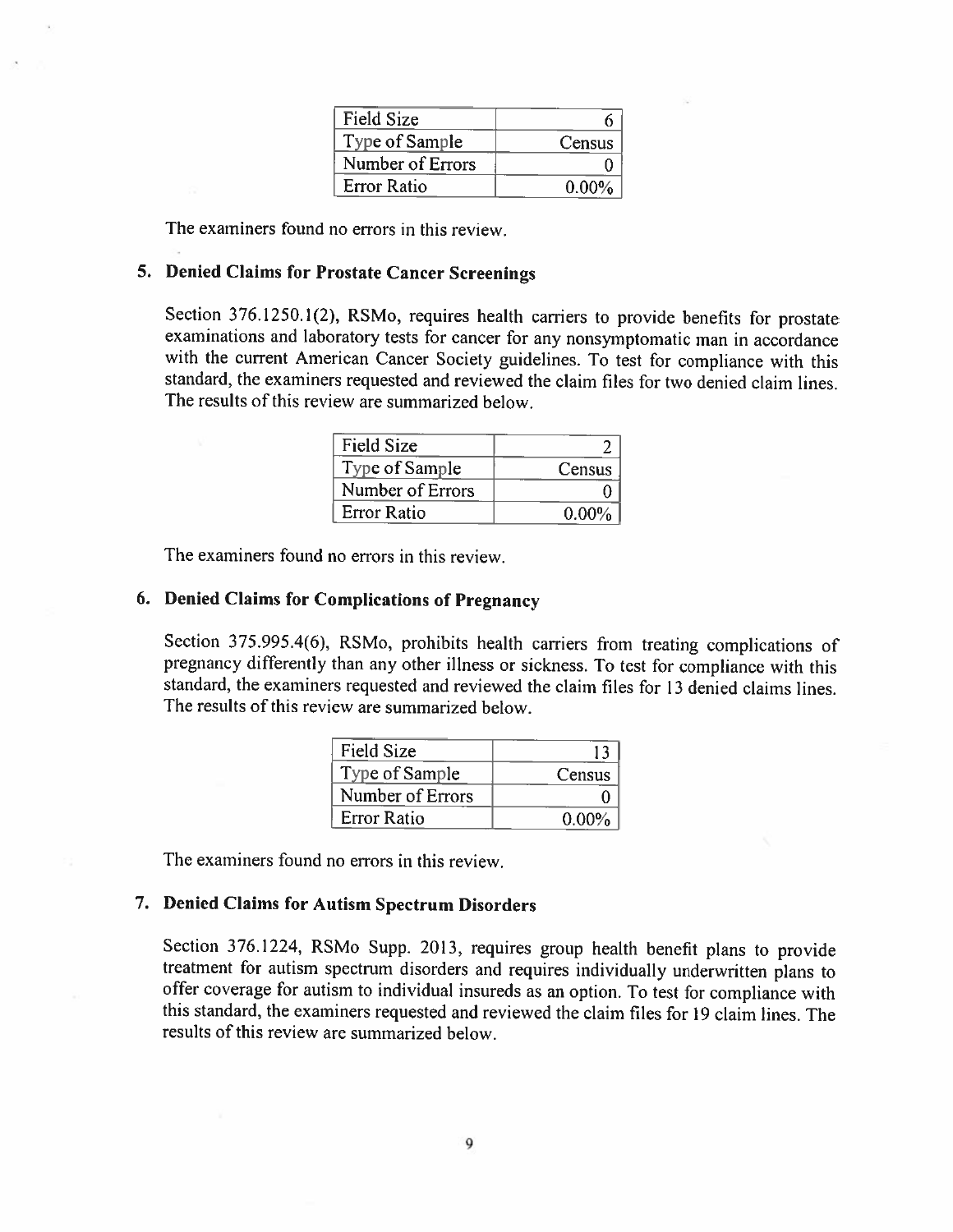| <b>Field Size</b>  |          |
|--------------------|----------|
| Type of Sample     | Census   |
| Number of Errors   |          |
| <b>Error Ratio</b> | $0.00\%$ |

The examiners found no errors in this review.

#### 8. Denied Claims for Chiropractic Services

Section 376.1230, RSMo Supp. 2013, requires benefits for chiropractic services to be provided in health benefit <sup>p</sup>lans. To test for compliance with this standard, the examiners requested and reviewed claims data and selected claim files for 342 claim lines. The results of this review are summarized below.

| <b>Field Size</b>  | 342      |
|--------------------|----------|
| Type of Sample     | Census   |
| Number of Errors   |          |
| <b>Error Ratio</b> | $0.00\%$ |

The examiners found no errors in this review.

#### LV. CRITICISMS AND FORMAL REQUESTS TIME STUDY

This study is based upon the time required by the Company to provide the examiners with the requested material or to respond to criticisms. Missouri statutes and regulations require companies to respond to criticisms and formal requests within 10 calendar days. In the event an extension of time was requested by the Company and granted by the examiners, the response was deemed timely if it was received within the subsequent time frame. If the response was not received within the allotted time, the response was not considered timely.

#### A. Criticism Time Study

| <b>Number of Calendar</b><br>Days to Respond                     | <b>Number of Criticisms</b> | <b>Percentage of Total</b> |
|------------------------------------------------------------------|-----------------------------|----------------------------|
| 0 to 10 days                                                     | 6                           | 100%                       |
| Over 10 days with<br>extension                                   |                             | $0\%$                      |
| Over 10 days without<br>extension or after<br>extension due date |                             | 0%                         |
| <b>Totals</b>                                                    |                             | 100%                       |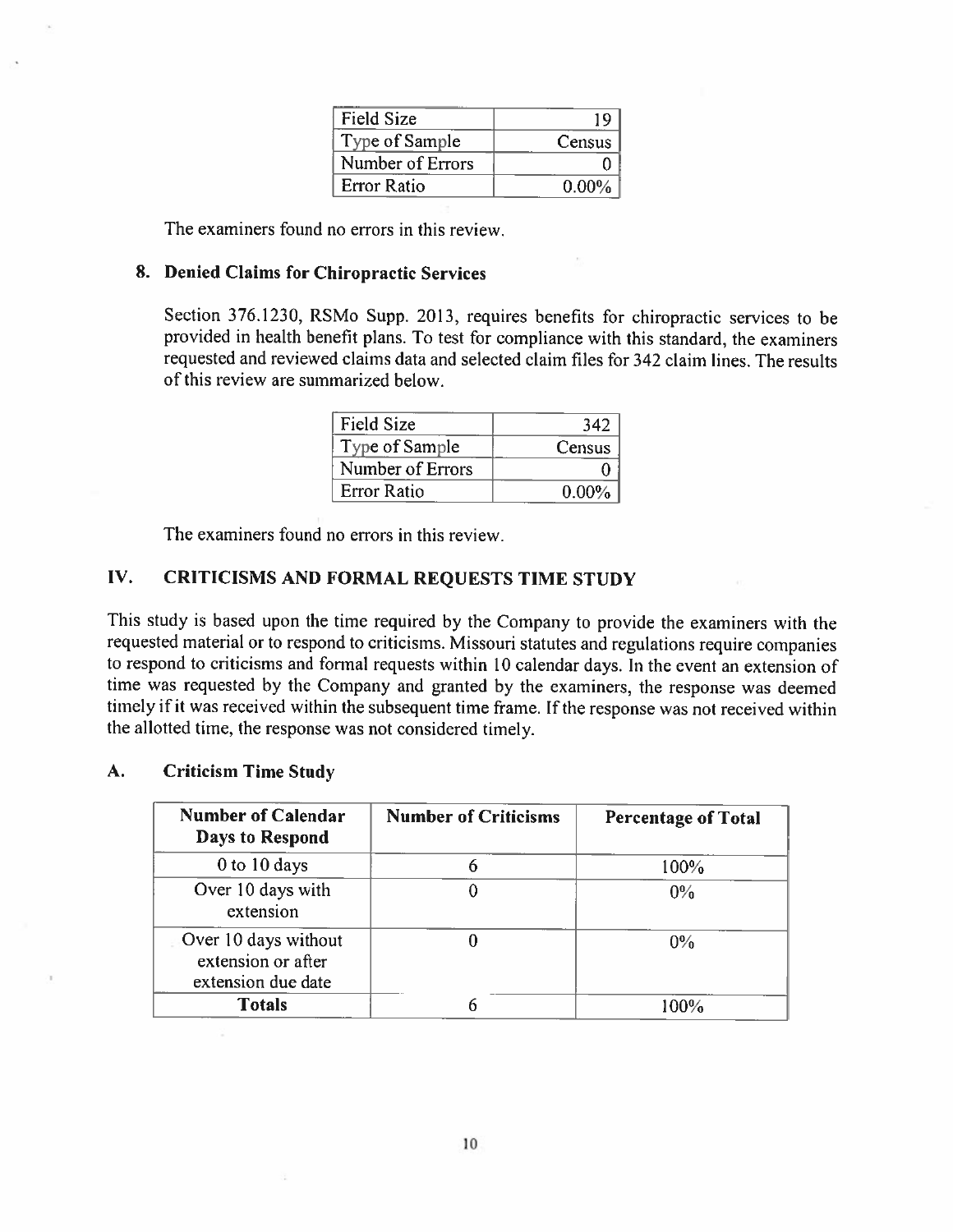## B. Formal Request Time Study

 $\bar{\epsilon}$ 

| <b>Number of Calendar</b><br><b>Days to Respond</b>              | <b>Number of Requests</b> | <b>Percentage of Total</b> |
|------------------------------------------------------------------|---------------------------|----------------------------|
| $0$ to $10$ days                                                 | 19                        | 50%                        |
| Over 10 days with<br>extension                                   | 16                        | 42.11%                     |
| Over 10 days without<br>extension or after<br>extension due date |                           | 7.89%                      |
| <b>Totals</b>                                                    | 38                        | 100%                       |

Finding 1: For three formal requests, the Company was late in providing a complete response.

Reference: §374.205.2(2), RSMo. and 20 CSR 100-8.040(6)